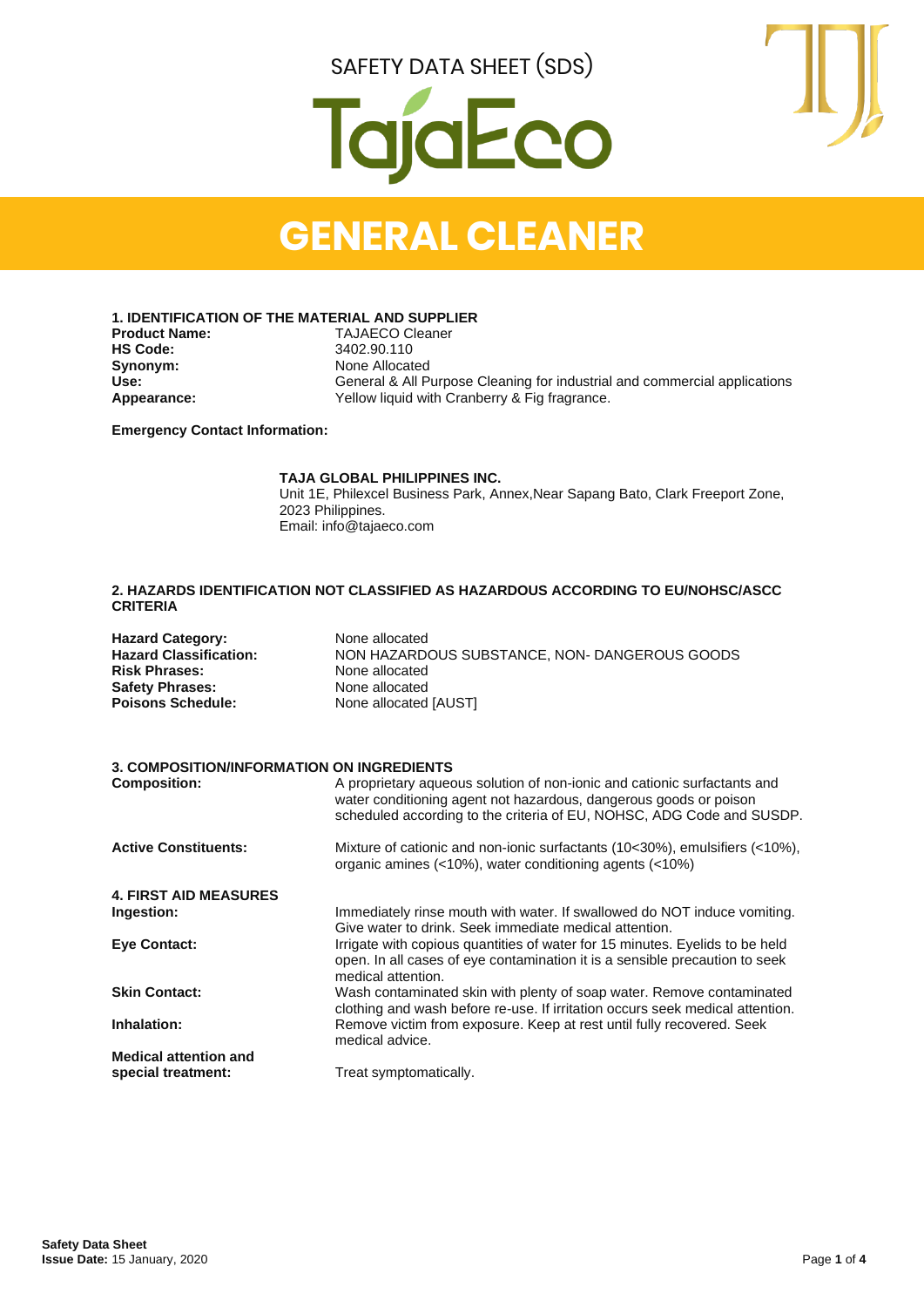

## **GENERAL CLEANER**

| <b>5. FIRE FIGHTING MEASURES</b>                                      |                                                                                                                                                      |
|-----------------------------------------------------------------------|------------------------------------------------------------------------------------------------------------------------------------------------------|
| <b>Fire/Explosion Hazard:</b>                                         | If safe to do so, move undamaged containers from fire area.                                                                                          |
| <b>Suitable Extinguishing</b>                                         |                                                                                                                                                      |
| Media:<br><b>Hazards from Combustion</b>                              | Use extinguishing media for surrounding fire situation.<br>Decomposes on heating emitting oxides of carbon, and                                      |
| <b>Products:</b>                                                      | nitrogen entities.                                                                                                                                   |
| <b>Precautions for Fire</b>                                           | Fire fighters to wear self-contained breathing apparatus                                                                                             |
| <b>Fighters and Special</b>                                           | (SCBA) in confined spaces, in oxygen deficient                                                                                                       |
| <b>Protective Equipment:</b>                                          | atmospheres or if exposed to products of decomposition.                                                                                              |
|                                                                       | Full protective clothing is also recommended.                                                                                                        |
| <b>HAZCHEM CODE:</b>                                                  | None allocated.                                                                                                                                      |
| <b>Flammability:</b>                                                  | This product is not a flammable or combustible liquid.                                                                                               |
|                                                                       |                                                                                                                                                      |
| <b>6. ACCIDENTAL RELEASE MEASURES</b><br><b>Emergency Procedures:</b> | If this product spills onto floors it will represent a slip hazard, walk cautiously.                                                                 |
|                                                                       | If large quantities are spilt, it is common sense to wear protective equipment                                                                       |
|                                                                       | to prevent skin and eye contact, as outlined under personal protection in this                                                                       |
|                                                                       | MSDS.                                                                                                                                                |
| <b>Methods and Materials for</b>                                      | For small spills pick up as much as possible and then flush                                                                                          |
| <b>Containment and Clean</b>                                          | remainder to drain with large quantities of water.                                                                                                   |
| <b>Up Procedures:</b>                                                 | Otherwise, dike (bund) area using an absorbent such as diatomaceous<br>earth -to prevent run off into drains and water ways. Throw further absorbent |
|                                                                       | (diatomaceous earth of other inert material) on top of spill, then shovel up                                                                         |
|                                                                       | and seal in properly labelled containers for disposal.                                                                                               |
|                                                                       |                                                                                                                                                      |
| <b>7. HANDLING AND STORAGE</b>                                        |                                                                                                                                                      |
| <b>Precautions for Safe</b>                                           | Always provide adequate ventilation, for all products.                                                                                               |
| Handling:                                                             | This product is of low hazard in normal use if spilt it may                                                                                          |
|                                                                       | be considered to be a slip hazard.                                                                                                                   |
| <b>Conditions for Safe</b>                                            | Keep container closed when not using this product in                                                                                                 |
| Storage:                                                              | original containers. Keep out of direct sunlight and if<br>possible to extend the shelf-life, store in a cool dry area.                              |
|                                                                       |                                                                                                                                                      |
|                                                                       |                                                                                                                                                      |
| 8. EXPOSURE CONTROLS/PERSONAL PROTECTION                              |                                                                                                                                                      |
| <b>Exposure Standards:</b>                                            | No exposure standards have been assigned by [NOHSC] for this product or<br>any of the components.                                                    |
| <b>Engineering Controls:</b>                                          | Maintain adequate ventilation at all times. In most circumstances natural                                                                            |
|                                                                       | ventilation systems are adequate.                                                                                                                    |
|                                                                       |                                                                                                                                                      |
| PERSONAL PROTECTION EQUIPMENT<br>Gloves:                              | Not normally required, however if handling large quantities or if the skin is                                                                        |
|                                                                       | likely to be exposed to this product over prolonged periods, then the use of                                                                         |
|                                                                       | nitrile is recommended.                                                                                                                              |
| Eyes:                                                                 | Chemical goggles or face shield to protect eyes.                                                                                                     |
| <b>Respiratory Protection:</b>                                        | The use of a respirator is NOT required.                                                                                                             |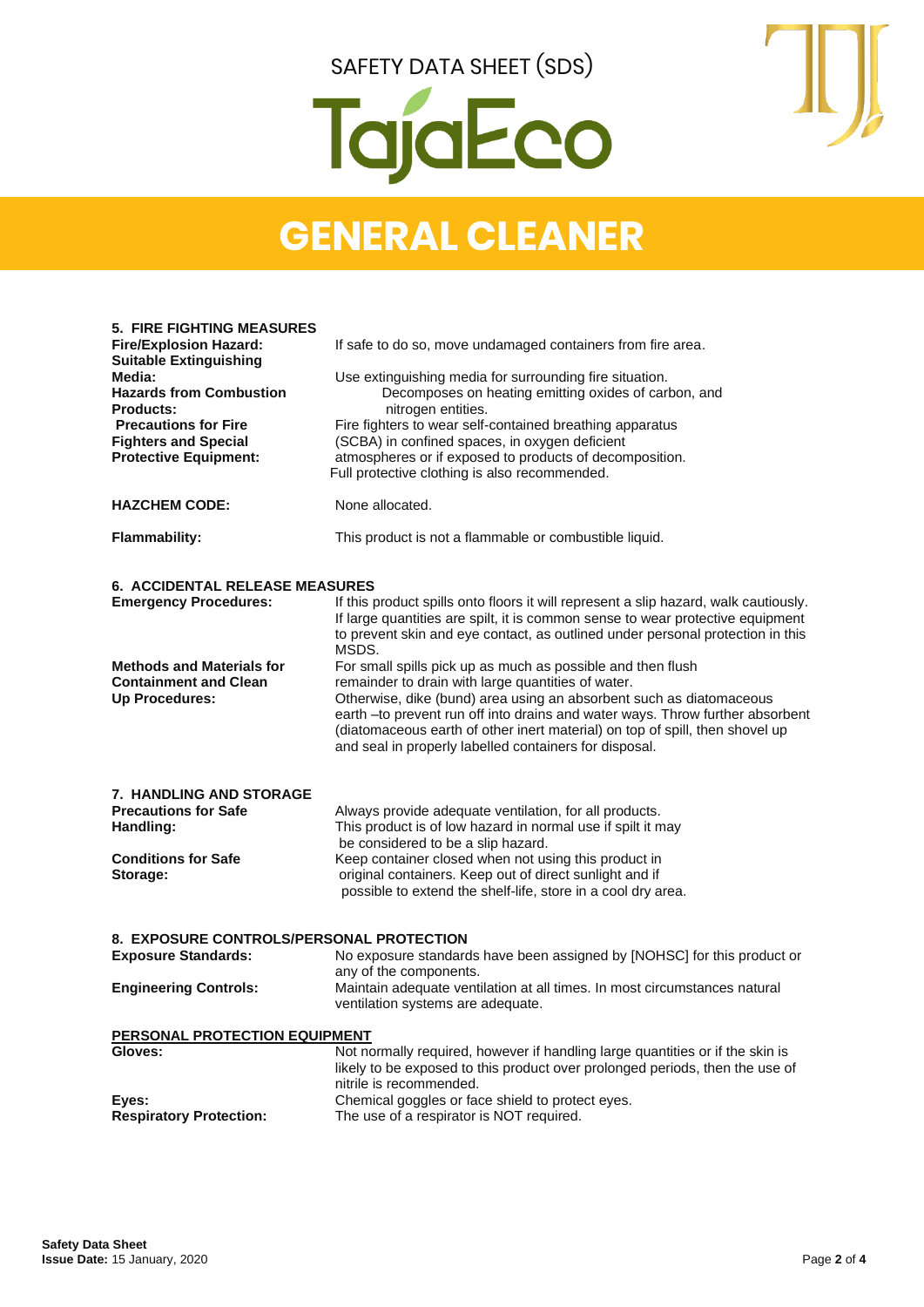# gjaEco



# **GENERAL CLEANER**

#### **9. PHYSICAL AND CHEMICAL PROPERTIES**

| Appearance:                 | <b>Yellow Liquid</b>                                      |  |  |
|-----------------------------|-----------------------------------------------------------|--|--|
| <b>Boiling Point:</b>       | < 100 °C                                                  |  |  |
| <b>Vapour Pressure:</b>     | Not available                                             |  |  |
| <b>Specific Gravity:</b>    | ~1.00                                                     |  |  |
| <b>Flash Point:</b>         | Not applicable, water content interferes with flash point |  |  |
| <b>Flammability Limits:</b> | Not applicable                                            |  |  |
| <b>Solubility in Water:</b> | Completely miscible                                       |  |  |
| <b>Other Properties pH:</b> | $9.0 - 9.6$                                               |  |  |
|                             |                                                           |  |  |
|                             |                                                           |  |  |

#### **10. STABABILITY AND REACTIVITY**  Stable under normal conditions of use. **Conditions to Avoid:** Excessive heat will lead to accelerated oxidative degradation.<br>Incompatible Materials: Reacts with strong oxidizing agents. Reacts with strong oxidizing agents. **Hazardous Decomposition** Carbon monoxide and carbon dioxide.<br>None known. **Hazardous Reactions:**

#### **11. TOXICOLOGICAL INFORMATION**

No adverse health effects are expected, if the product is handled in the accordance with this Material Safety Data Sheet and the product label. Symptoms and effects that may arise if the product is mishandled are: **Acute Health Effects Ingestion:** No adverse effects expected, however large amounts may cause nausea And vomiting. **Eye:** May cause irritation to eyes.<br> **Skin:** May cause irritation to the skin **Skin:** May cause irritation to the skin. Inhaled:<br>
Inhalation of high concentrations of mist may produce respiration irritation.<br>
No information available for this product. **Long Term Effect No information available for this product.**<br>**Acute/Chronic Toxicity:** No LD50 Data available for this product.

No LD50 Data available for this product.

#### **12. ECOLOGICAL INFORMATION**

This product is considered to be of an environmentally low hazard and biodegradable.

#### **13. DISPOSAL CONSIDERATIONS**

Refer to appropriate authority in your state. Dispose of material through a licensed waste contractor.

#### **14. TRANSPORT INFORMATION**

| <b>Road Transport</b>                                                                                                 |                                                                                                                                                             | <b>Air Transport</b>                                                                                                  |                                                                                        |
|-----------------------------------------------------------------------------------------------------------------------|-------------------------------------------------------------------------------------------------------------------------------------------------------------|-----------------------------------------------------------------------------------------------------------------------|----------------------------------------------------------------------------------------|
| <b>UN Number:</b><br><b>Proper Shipping Name:</b><br><b>Dangerous Goods Class:</b><br><b>Packing Group:</b><br>Label: | None allocated<br>None allocated<br>None allocated<br>None allocated<br>None allocated                                                                      | <b>UN Number:</b><br><b>Proper Shipping Name:</b><br><b>Dangerous Goods Class:</b><br><b>Packing Group:</b><br>Label: | None allocated<br>None allocated<br>None allocated<br>None allocated<br>None allocated |
| <b>Sea Transport</b><br><b>UN Number:</b><br><b>Proper Shipping Name:</b>                                             | Not classified as a Dangerous Good according to the<br>UN, Malaysian Standards, DOT (US), ICAO (IATA) or<br>None allocated<br>IMO (IMDG).<br>None allocated |                                                                                                                       |                                                                                        |
| <b>Dangerous Goods Class:</b><br><b>Packing Group:</b><br>Label:                                                      | None allocated<br>None allocated<br>None allocated                                                                                                          |                                                                                                                       |                                                                                        |